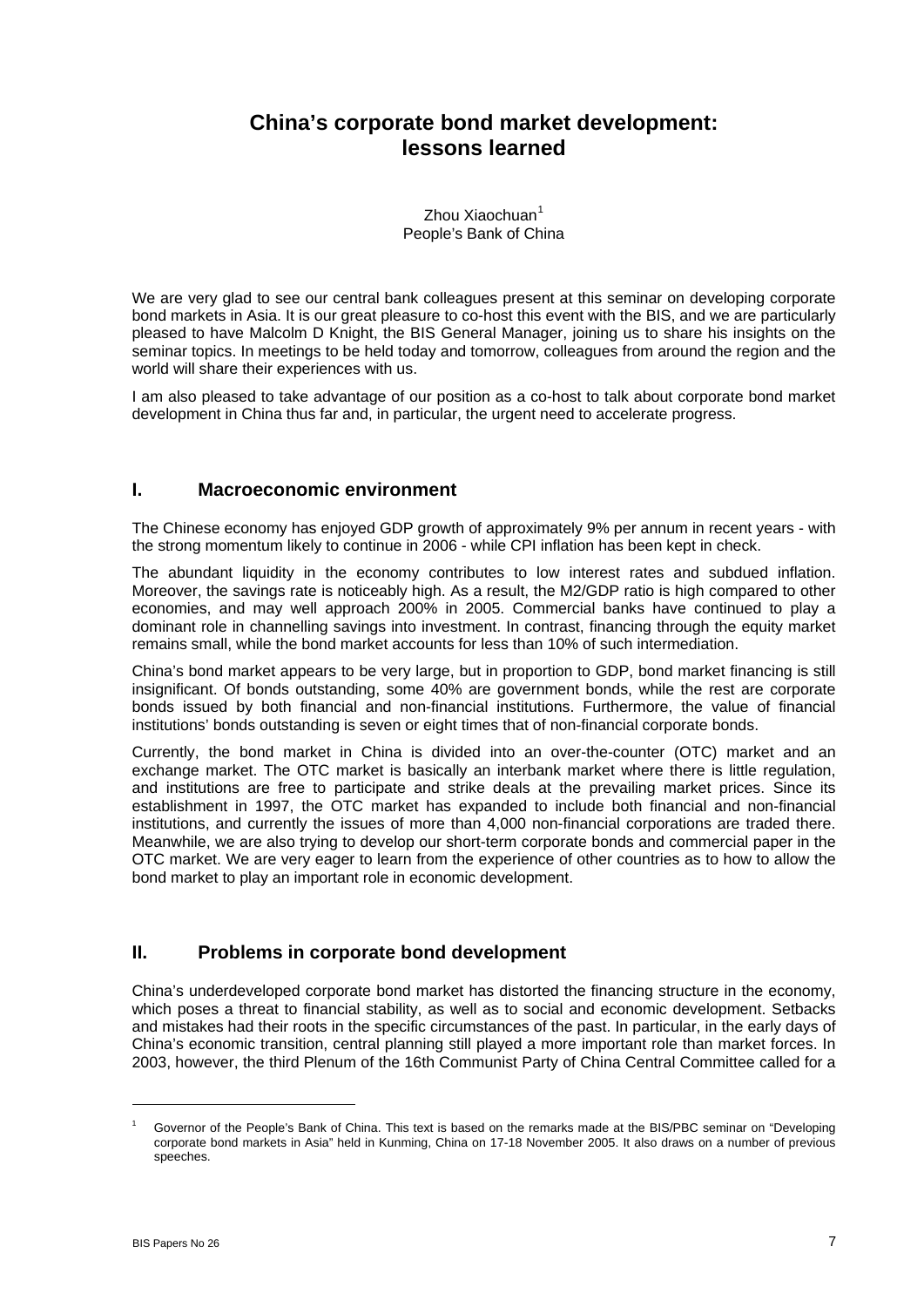greater role for direct financing through establishing a multi-tier capital market system, and through encouraging the growth of institutional investors. Only by thoroughly understanding the problems and mistakes of the past can we find more effective solutions. The following is a list of serious mistakes committed initially during the late 1980s and mid-1990s. Even today, some of these mistakes may still be impeding the development of the corporate bond market in China.

1) The administrative allocation of quotas for issue size and number of issuers was mandated by the central government to provincial and lower-level governments.

2) Administrative allocation of quotas was often used as a relief measure for financially distressed enterprises.

3) The absence of a credit rating system made it impossible for investors to obtain a clear idea of risks.

4) There was a lack of information disclosure to investors, due to i) inadequate accounting and external audit standards and ii) lack of regulatory emphasis on proper disclosure by issuers as well as prudent analysis by investors.

5) Administrative pricing of corporate bonds and price controls failed to reflect risks, thereby preventing effective risk management by issuers and investors.

6) Authorities required bank guarantees for corporate bond issuance and still do so today. Since issuance quotas were administratively allocated and prices controlled, and neither information disclosure nor credit ratings were available, bank guarantees seemed to be the natural solution. However, once guaranteed by a bank, the product was no longer a standard corporate debt but, rather, akin to a high-yield deposit at a commercial bank.

7) Bond issues were targeted at retail rather than institutional investors, who were capable of risk assessment.

8) Effective market discipline was not established. Market forces can discipline both the issuance and trading of corporate bonds as investors exercise their judgment in the choice of products - thereby giving them the final say on issue conditions, prices and consequences of default. Lack of effective market discipline can lead to a recourse to administrative means, which can give rise to a series of problems. In addition, in order for the OTC market to play a dominant role, a proper trading mode should be established to ensure proper assessment of counterparty risks and pricing flexibility.

9) Investor education was not sufficient. To a large extent, many investors used to treat corporate bonds as just another savings deposit product. Whenever a default of corporate bonds occurred, they would turn to government agencies and demand redemption by underwriters. Moreover, the protection given by local governments to bond investors undermined the incentive for them to evaluate the risks involved.

10) The current Bankruptcy Law did not provide investors with effective liquidation as a form of recourse in the event of default. In China, the residual assets - and even the issuer - could often simply disappear without going through legal procedures. Although we have been working hard on a new bankruptcy law, the current one does not provide adequate protection for creditors.

11) The underwriter's role was not properly defined. Underwriting and redemption typically came under the umbrella of central planning and administrative intervention. Furthermore, the underwriter was considered liable when the issuer failed, an arrangement that blurred distinctions between the underwriter, sales agent and redemption agent.

12) Administrative intervention was even stronger in cases of corporate issuer default. The default of a corporate issuer was not dealt with according to market principles; rather, for reasons of social stability, the underwriter would be requested to issue bonds on its own to meet the obligations of the corporate issuer - with the consequence that the liability of the default issuer was transferred to the underwriter. The problems of some securities companies undergoing liquidation or restructuring were partly attributable to the burden they had to shoulder for the defaulted corporate issuers.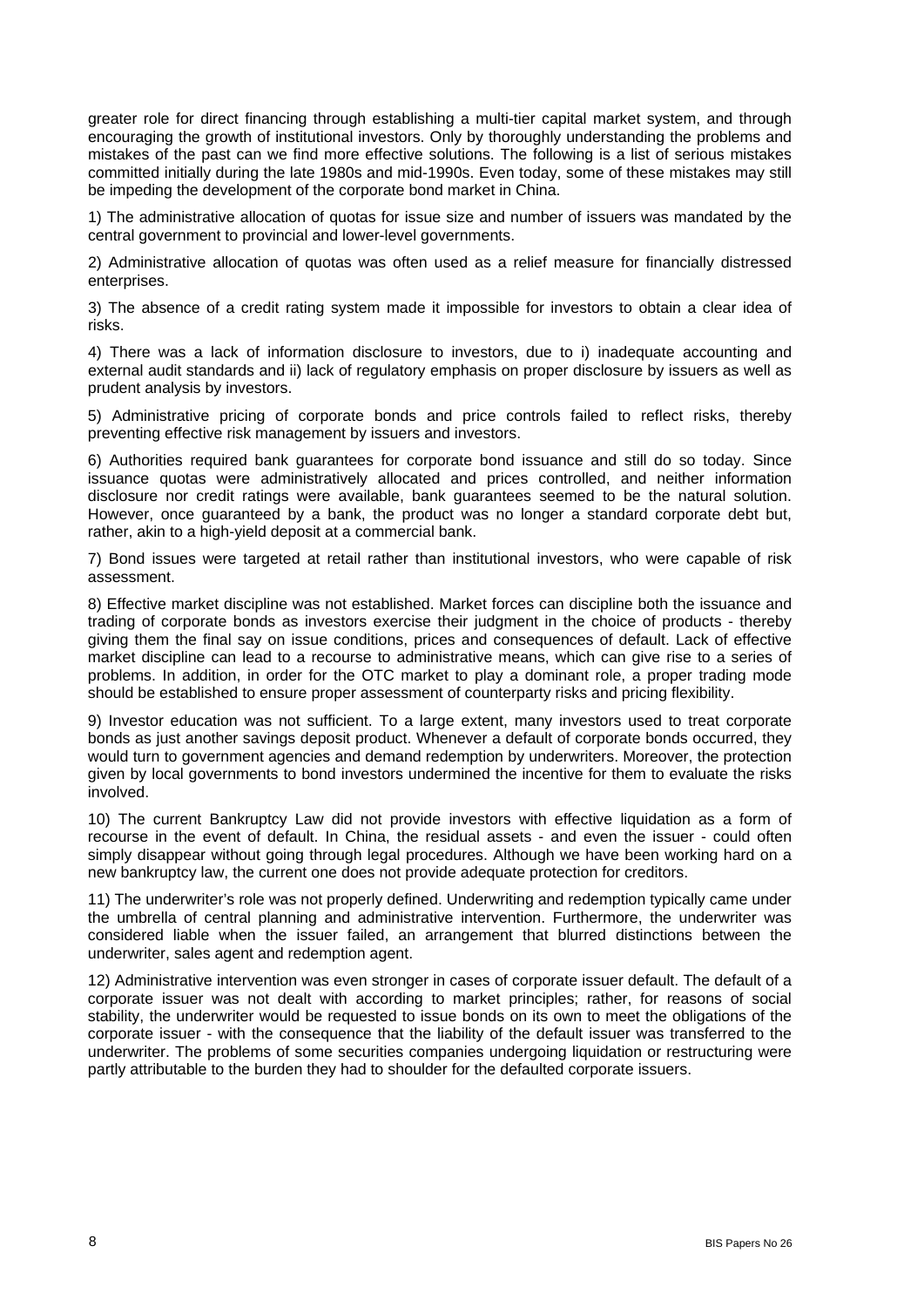## **III. Possible solutions**

Thanks to our own lessons from the past as well as those drawn in other economies, we can find effective solutions to our problems. First, we have to move from a strategy based on central planning to one based on market forces. If the practices of quota allocation, administrative approval and government intervention were to continue, the prospects for the bond market would be dismal. Furthermore, the old-fashioned mindset that harks back to central planning must be put aside when we analyse what has gone wrong. It is unfortunate that some analysts attribute the derailing of bond market development to non-fundamental factors. Therefore, it is helpful to hold in-depth discussions to understand these questions on an occasion like today.

Second, we need to get the logic right. It is important that corporate bond issues should target the right investors and trade on the right trading platform. We have to start with Qualified Institutional Borrowers and OTC markets, so that institutions with strong analytical and risk management capabilities can play a bigger role. This will also facilitate streamlining of administrative approval and control because these qualified institutional investors rely mostly on information disclosure and market discipline, rather than on the judgment of the regulatory authorities. This in turn will also make guarantees by commercial banks unnecessary. Furthermore, institutional investors are better able to detect default risks, and are more resilient when such risks do materialise. The government does not need to worry too much about them.

Third, we should spare no effort in strengthening institutional arrangements and improving the financial eco-environment, to build on the progress already made. Our accounting standards are being brought into line with best international practice; requirements on disclosure and oversight have been enhanced; and the Bankruptcy Law is being amended with a view to better protecting creditors. In addition, we are trying hard to foster the domestic rating agencies necessary for bond market development, although these rating services may grow only slowly over time. The basic policy is to allow international rating agencies to set up joint ventures to provide high-quality services. Such a move is likely to be quite controversial due to the traditionally strong protectionist mentality of the past; however, we now have to accelerate progress towards international accounting standards and rating services.

Fourth, efforts are needed to improve government efficiency, and break bureaucratic segmentation in market organisation, service, infrastructure and supervision. Institutional and organisational impediments to market building and bureaucratic friction have hindered the development of China's corporate bond market - and we are still facing a legacy from the past in this regard. Different authorities are responsible for approving bond issuance, monitoring issuing conditions, and regulating the OTC and exchange markets. In addition, differences in market infrastructure make cross-market transactions difficult. These are problems we will have to deal with in the process of developing the bond market.

## **IV. Questions to be answered**

There are a number of other problems we still face in developing corporate bond markets, ones for which there may be no easy solutions.

First, China shares with a number of Asian economies some similar macroeconomic conditions, such as high savings rates and abundant liquidity. Both of these macroeconomic conditions tend to militate against the development of a corporate bond market. Indeed, corporations with good credit standing do not have strong motivation to issue bonds as they can easily obtain loans from commercial banks at low interest rates. To develop the corporate bond market, adequate market liquidity may be desirable. However, if bond buyers are mainly institutional investors and financial institutions with too much liquidity on hand, they may not be very interested in trading in the secondary market.

Second, should we allow foreign participants to enter the domestic bond market? In China, the bond market remains relatively closed. Since the renminbi is not a convertible currency, we have not allowed foreign institutions access to the market. Recently, though, we did allow both the Asian Development Bank and the International Finance Corporation to issue local currency bonds in the domestic market, and have plans to open up the market further. We recognise that there are still impediments in both practice and mentality to promoting open markets. But eventually, we will open